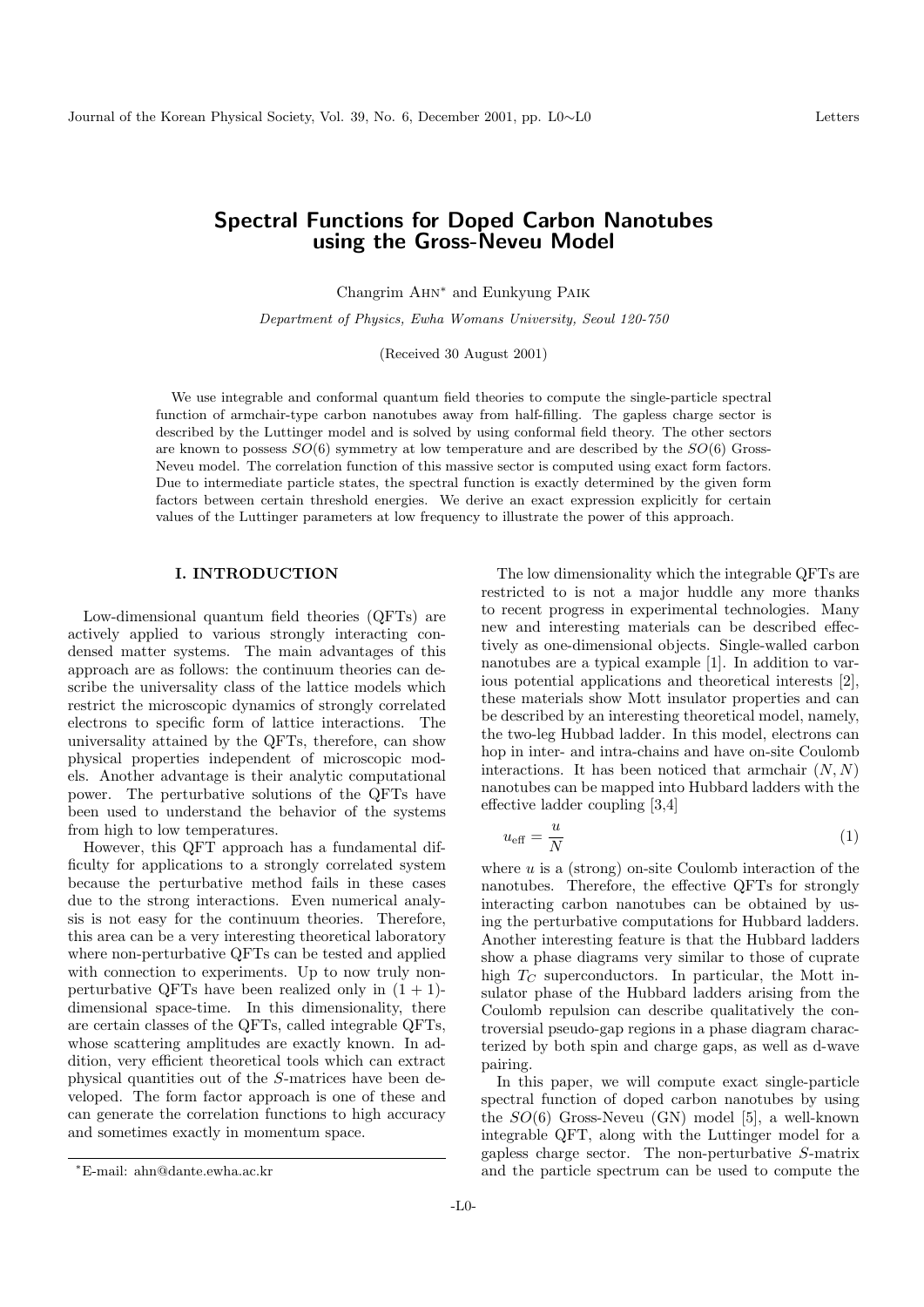Spectral Functions for Doped Carbon Nanotubes using the Gross-Neveu Model – Changrim Ahn and Eunkyung Paik -L1-

form factors and the correlation function. In particular, we derive an explicit spectral function at low frequency, which is of most interest, and point out the threshold effects arising from the particle spectrum of the GN model. Our result shows a qualitative difference from the case at half-filling described by the  $SO(8)$  GN model [6,7].

# II. TWO-LEG HUBBARD LADDER AT HALF-FILLING

We begin with non-interacting electrons hopping on a two-leg ladder described by the Hamiltonian

$$
H_0 = -\sum_{x,\sigma} \left\{ t a_{1\sigma}^\dagger(x+1) a_{1\sigma}(x) + t a_{2\sigma}^\dagger(x+1) a_{2\sigma}(x) + t_\perp a_{1\sigma}^\dagger(x) a_{2\sigma}(x) + \text{h.c.} \right\},\tag{2}
$$

where  $a_l$   $(a_l^{\dagger})$  $\binom{1}{l}$  is an electron annihilation (creation) operator on leg  $l$   $(l = 1, 2)$  of the ladder, x is a discrete coordinate along the ladder and,  $\sigma = \uparrow, \downarrow$  is a spin index. The parameters t and  $t_{\perp}$  are hopping amplitudes along and between the ladder's rungs.

Since the effective interactions become weak, as mentioned in Eq. (1), one can diagonalize the unperturbed Hamiltonian  $H_0$  by bonding/antibonding pairs:

$$
c_{j\sigma} = \frac{1}{\sqrt{2}} (a_{1\sigma} + (-1)^j a_{2\sigma}).
$$
\n(3)

At half-filling with one electron per site, particle-hole symmetry requires that the Fermi velocities,  $v_{Fi}$ , of the two bands  $j = 1, 2$  be equal. For the low-energy behavior, we can linearize the  $c_{i\sigma}$ 's near the Fermi surface  $k_{Fi}$ :

$$
c_{j\sigma} \sim c_{Rj\sigma} e^{ik_{Fj}x} + c_{Lj\sigma} e^{-ik_{Fj}x}, \tag{4}
$$

where  $R$  and  $L$  correspond to right and left moving modes about the Fermi surface. In terms of these operators, the  $H_0$  becomes

$$
H_0 = v_F \int dx \sum_{j\sigma} \left[ c_{Rj\sigma}^\dagger i \partial_x c_{Rj\sigma} - c_{Lj\sigma}^\dagger i \partial_x c_{Lj\sigma} \right]. \tag{5}
$$

The next step is to bosonize the  $c$ 's:

$$
c_{Pj\sigma} = \kappa_{Pj\sigma} e^{i\phi_{Pj\sigma}}, \quad P = +, - = R, L. \tag{6}
$$

Here,  $\kappa_{Pj\sigma}$  are the Klein factors.

To separate charge and spin, one can define new sets of bosons:

$$
\phi_{P1} = \frac{1}{2}(\phi_{P1\uparrow} + \phi_{P1\downarrow} + \phi_{P2\uparrow} + \phi_{P2\downarrow}),
$$
  
\n
$$
\phi_{P2} = \frac{1}{2}(\phi_{P1\uparrow} - \phi_{P1\downarrow} + \phi_{P2\uparrow} - \phi_{P2\downarrow}),
$$
  
\n
$$
\phi_{P3} = \frac{1}{2}(\phi_{P1\uparrow} - \phi_{P1\downarrow} - \phi_{P2\uparrow} + \phi_{P2\downarrow}),
$$
  
\n
$$
\phi_{P4} = \frac{P}{2}(\phi_{P1\uparrow} + \phi_{P1\downarrow} - \phi_{P2\uparrow} - \phi_{P2\downarrow}).
$$
\n(7)

If one further refermionizes these new bosons,

$$
\Psi_{Pa} = \kappa_{Pa} e^{i\phi_{Pa}}, \quad a = 1, 2, 3,
$$
\n
$$
(8)
$$

$$
\Psi_{P4} = P \kappa_{P4} e^{i\phi_{P4}},\tag{9}
$$

and introduces Majorana fermions defined by

$$
\Psi_{aP} = \frac{1}{\sqrt{2}} (\psi_{2a,P} + i\psi_{2a-1,P}), \qquad (a = 1,...,4), (10)
$$

one can write the free Hamiltonian as follows:

$$
H_0 = \int dx \sum_{a=1}^{8} \left( \psi_{Ra}^{\dagger} i \partial_x \psi_{Ra} - \psi_{La}^{\dagger} i \partial_x \psi_{La} \right). \tag{11}
$$

The interactions between electrons, in general, break the large symmetry of the free fermions down to  $U(1) \times$  $SU(2)$ , *i.e.*, total charge and spin conservation. Since we are interested in low-energy physics, we can keep only the marginal interactions, namely, the four-fermion interactions. It turns out that there are nine four-fermion terms which preserve charge and spin. It is remarkable that an one-loop renormalization group (RG) analysis show that the nine coupling constants converge into a fixed ray in the infrared (low energy) limit [6]. Therefore, the lowenergy effective QFT for the carbon nanotubes is the  $SO(8)$  GN model,

$$
H_{int} = g \sum_{1 \le b < a \le 8} G_R^{ab} G_L^{ab}, \qquad G_P^{ab} = i \psi_{a,P} \psi_{b,P}. \tag{12}
$$

#### III. AWAY FROM HALF-FILLING

Most real physical systems have some kind of disorder or impurity. Being Mott insulators, the carbon nanotubes become conductors when doped because the  $U(1)$ charge sector becomes gapless. Important interaction effects arise from processes where both the two incoming and the two outgoing particles are all at the Fermi energy. The Hamiltonian density of the interaction then is

$$
h_{int} = g_{1,abcd} \psi_{Rsa}^{\dagger} \psi_{Ltb}^{\dagger} \psi_{Rtc} \psi_{Lsd}
$$
  
+ 
$$
g_{2,abcd} \psi_{Rsa}^{\dagger} \psi_{Ltb}^{\dagger} \psi_{Ltc} \psi_{Rsd}.
$$
 (13)

The first and the second terms describe backward  $(g_1)$ and forward  $(g_2)$  scattering between particles at the Fermi surface, respectively. Away from half-filling, no Umklapp terms appear. Here, the band indices  $a, b, c$ , and d describe either bonding (0) or anti-bonding  $(\pi)$ combinations of the Hubbard ladders. Summation over the band and the spin indices,  $s$  and  $t$ , is understood in Eq. (13). The interactions allowed by momentum and energy conservation are

$$
g_{1,0000} = g_{1,\pi\pi\pi\pi} \equiv g_{11}, g_{1,00\pi\pi} = g_{1,\pi\pi00} \equiv g_{12},
$$
  
\n $g_{1,0\pi0\pi} = g_{1,\pi0\pi0} \equiv g_{13}, g_{2,0000} = g_{2,\pi\pi\pi\pi} \equiv g_{21},$   
\n $g_{2,0\pi\pi0} = g_{2,\pi00\pi} \equiv g_{22}, g_{2,00\pi\pi} = g_{2,\pi\pi00} \equiv g_{23}.$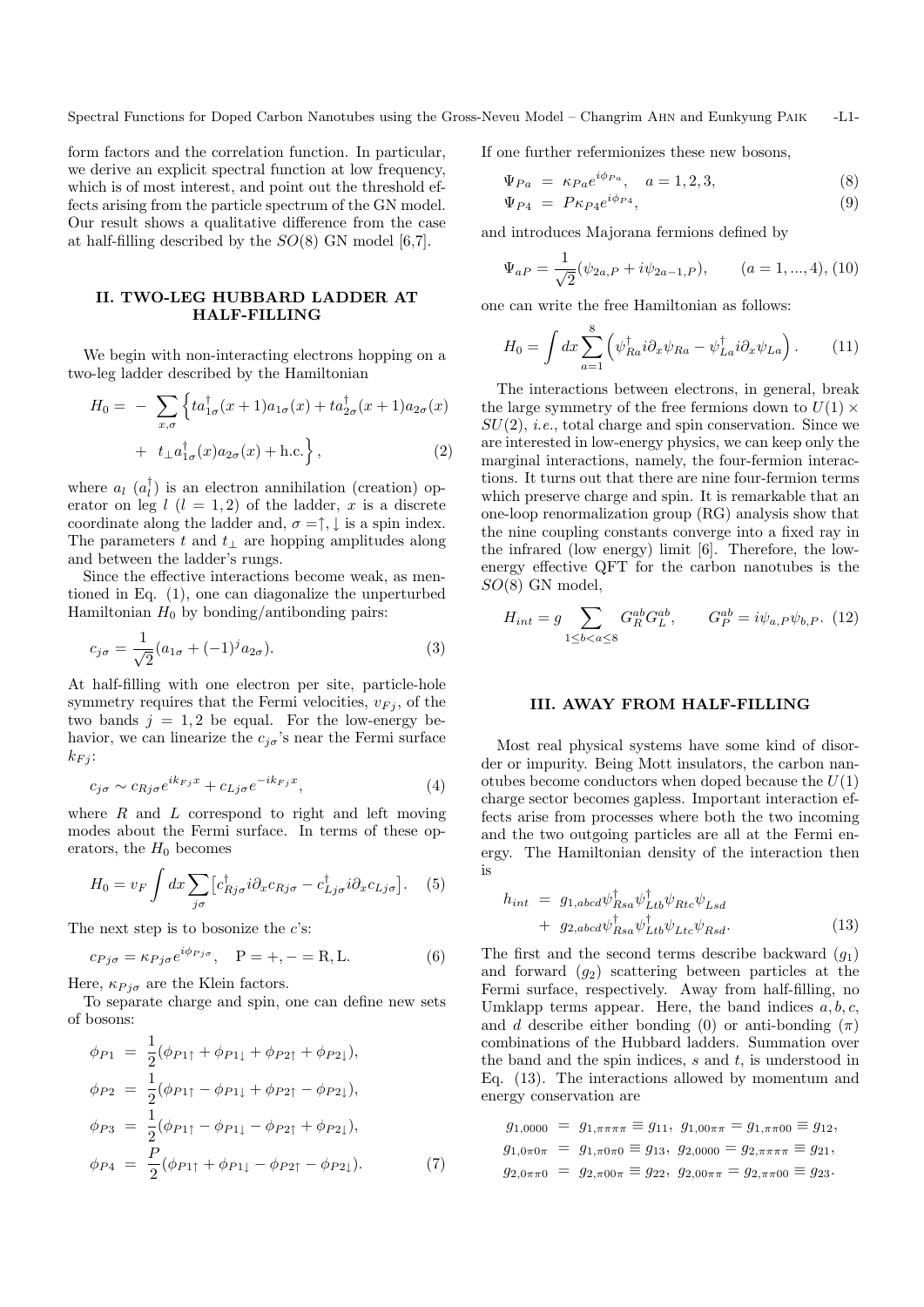The big  $SO(8)$  symmetry at half-filling in the lowenergy limit is broken to a smaller, but still big, symmetry, namely,  $U(1) \times SO(6)$ . The low-energy effective QFT can be expressed in terms of the bosons introduced in (7) [8]. The non-interacting Hamiltonian is the Luttinger liquid model

$$
H_0 = \sum_{a=1}^{4} H_a,\tag{14}
$$

where

$$
H_a = \frac{\pi v_F}{2} \int dx \left[ (1 + M_a) \Pi_a^2 + \frac{1}{\pi^2} (1 - M_a) (\partial_x \varphi_a)^2 \right],
$$
\n(15)

and the Luttinger parameters are given by

$$
M_{2,3} = (g_{11} \pm g_{13})/2\pi v_F, M_{1,4}
$$
  
=  $M_{2,3} - (g_{21} \pm g_{22})/\pi v_F.$  (16)

The interaction Hamiltonian becomes

$$
H_{int} = \frac{1}{\pi^2} \int dx \left[ (g_{23} - g_{12}) \cos 2\vartheta_4 \cos 2\vartheta_3 + g_{23} \cos 2\vartheta_4 \cos 2\varphi_3 + g_{11} \cos 2\varphi_2 \cos 2\varphi_3 + g_{12} \cos 2\vartheta_4 \cos 2\varphi_2 - g_{13} \cos 2\varphi_2 \cos 2\vartheta_3 \right], \quad (17)
$$

where the  $\vartheta_a$ 's are the dual fields to  $\varphi_a$  defined by

$$
\Pi_a = \frac{1}{\pi} \partial_x \vartheta_a.
$$
\n(18)

These fields are related to the bosons defined previously by

$$
\varphi_a = \phi_{Ra} + \phi_{La}, \qquad \vartheta_a = \phi_{Ra} - \phi_{La}.
$$
 (19)

According to the RG computations [8], the phase diagram is divided by two critical lines  $q_{1i} = 0$  and  $g_{1i} = 2g_{2i}$ . In particular, in the "d-wave superconductor phase" where  $0 < g_{1i} < 2g_{2i}$ , a numerical investigation and one-loop RG equations show that the parameters take the asymptotic form

$$
g_{ij}(l) = \frac{g_{ij}^0}{l_c - l}
$$
 (20)

with

$$
-g_{11}^{0} = g_{12}^{0} = g_{23}^{0} = \frac{1}{4},
$$
  

$$
g_{13}^{0} = 0, \quad g_{21}^{0} = -\frac{3}{16}, \quad g_{22}^{0} = \frac{1}{16}.
$$

One can notice from Eq. (16) that  $M_2 = M_3 = -M_4$ . If one defines  $\vartheta_4 = \tilde{\varphi}_4$  and  $\varphi_4 = \tilde{\vartheta}_4$ , one finds that the three Luttinger parameters become identical and that, in the infrared limit, the interacting Hamiltonian becomes

$$
H_{int} = \frac{g_{11}}{\pi^2} \int dx \left[ \cos 2\tilde{\varphi}_4 \cos 2\varphi_3 + \cos 2\varphi_2 \cos 2\varphi_3 + \cos 2\tilde{\varphi}_4 \cos 2\varphi_2 \right].
$$
 (21)

In terms of the Majorana fermions introduced in Eqs. (8) and  $(10)$ , this corresponds to the  $SO(6)$  GN model along with the  $U(1)$  Luttinger model for the charge degrees of freedom  $\varphi_1, \vartheta_1$ . Therefore, the effective QFT of the doped Hubbard ladder is given by

$$
H = H_1 + H_0 + g \sum_{3 \le b < a \le 8} G_R^{ab} G_L^{ab}.\tag{22}
$$

The GN model is an integrable QFT with interacting Majorana fermions with a dimensionless coupling constant g. Dynamical symmetry breaking produces the fermion mass while preserving an infinite number of conservation laws [9]. The on-shell particle spectrum of the SO(6) GN contains kinks of mass  $m \propto e^{-1/g}$  belonging to the spinor representation and their bound states, the Majorana fermions of mass  $m_b = \sqrt{2m}$ , belonging to the fundamental representation of  $SO(6)$  [10]. There are no higher-rank tensors present in  $SO(6)$ .

Due to the integrability, the number and energymomenta of the particles in a scattering process are preserved, and the scattering amplitudes are factorized into two-particle S-matrices which, in turn, satisfy the Yang-Baxter equation. The Yang-Baxter equation along with symmetry, unitarity, and the crossing relation can determine the S-matrices of the GN model [10]. The S-matrix is a fundamental quantity in the integrable QFTs since it can be used to compute off-shell quantities, such as correlation functions, as well as on-shell quantities.

Computing correlation functions exactly is extremely difficult even for integrable QFTs away from criticality. The method in this paper is to use the form factor expansions including only a few leading contributions. Although this method does not provide exact correlation functions, it has been well-known that this expansion converges very rapidly and becomes accurate enough for practical purpose if one includes first few leading contributions. Another important feature of the form factor expansion is that only a finite number of terms are left in Fourier-transformed correlation functions like spectral functions of massive integrable QFTs, and they become exact due to the threshold effect of creating intermediate particle states. Therefore, the correlation function in momentum space becomes exact if one includes only a few leading terms in the low-frequency domain.

The form factors are matrix elements of a local operator between vacuum and on-shell particle states [11]. Consider a two-point correlation function

$$
G^{\mathcal{O}}(x,t) = \langle 0|T[\mathcal{O}(x,t)\mathcal{O}(0,0)]|0\rangle.
$$
 (23)

Using the completeness of on-shell particle states, one can insert the resolution of the identity between the two  $\mathcal{O}'$ 's to obtain

$$
G^{\mathcal{O}}(x,t) = \sum_{I} \left| \langle 0|\mathcal{O}|I\rangle \right|^2 e^{itE_I + ixP_I},\tag{24}
$$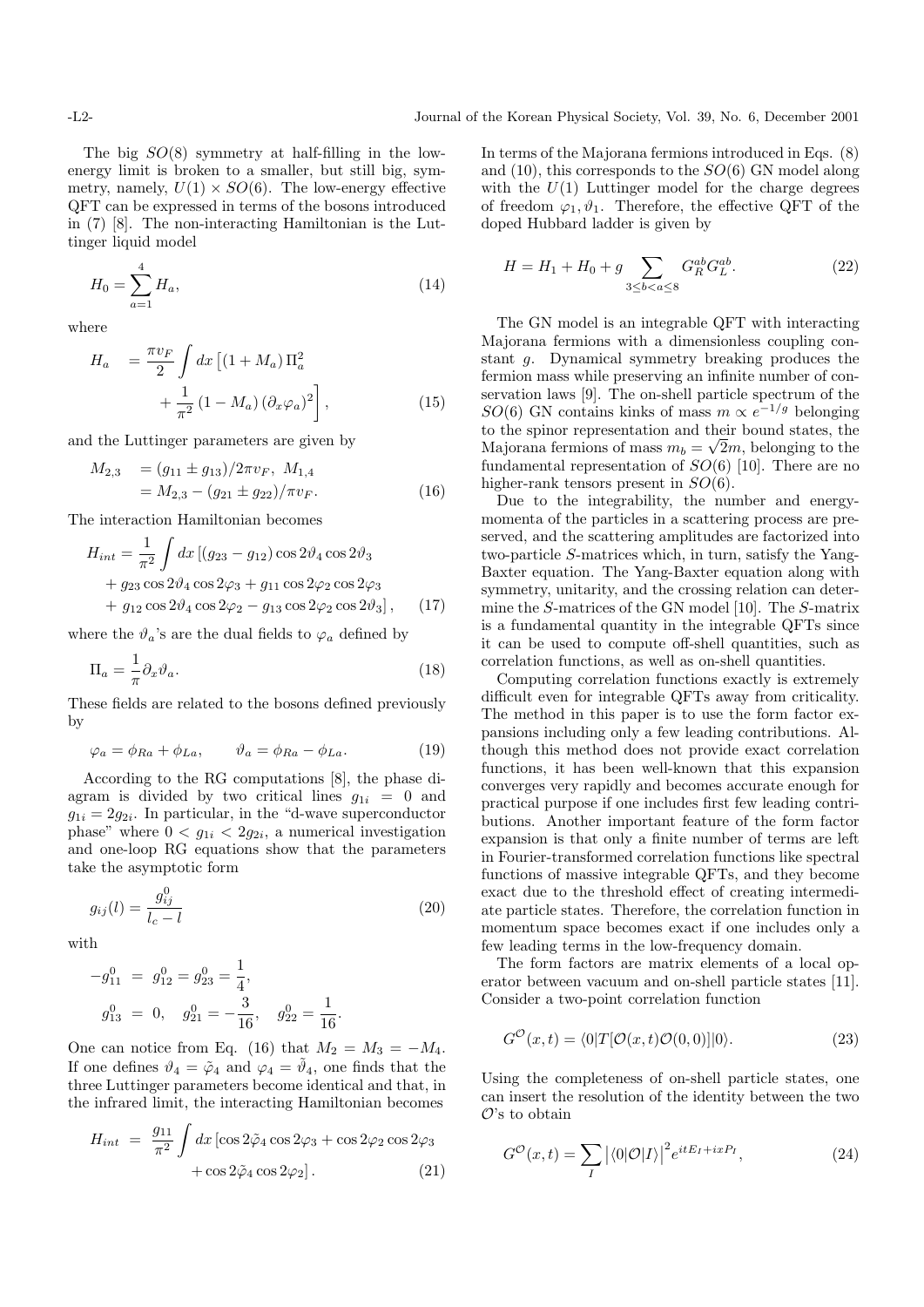where  $|I\rangle$  denotes on-shell states and the sum over I includes a sum and an integration over the particle contents and their energy-momenta. In two-dimensional relativistic QFTs, it is convenient to define the rapidity variable  $\theta$  by

$$
E = m \cosh \theta, \qquad P = \frac{m}{v} \sinh \theta.
$$
 (25)

 $E_I$  and  $P_I$  are the total energy and momentum of the on-shell state. The matrix element is the form factor. To be more specific, one can write the form factor as a function of the particle identities and their rapidities as follows:

$$
F^{\mathcal{O}}(\theta_1, \theta_2, \dots, \theta_n)_{a_1, a_2, \dots, a_n}
$$
  
=  $\langle 0|\mathcal{O}(0, 0)|A_{a_1}(\theta_1), A_{a_2}(\theta_2), \dots, A_{a_n}(\theta_n)\rangle.$  (26)

Here,  $A_a(\theta)$  is a particle state of type a.

The form factors satisfy some functional relations with the S-matrices. In a few cases, generic form factors have been derived from these "axioms" [12]. In most integrable QFTs, it is straightforward to derive the form factors up to two-particle states from the exact S-matrices. We will compute the form factors up to two-particle states for the SO(6) GN model in this paper.

## IV. SPECTRAL FUNCTION

Being a Mott insulator, the Hubbard ladder away from half-filling becomes a conductor with gapless charge excitations. One can compute, for example, the currentcurrent correlation function using the conformal field theory based on the Luttinger Hamiltonian. From Eq. (7), one can see that  $\varphi_1$  is the gapless charge degree of freedom. The Hamiltonian can be written as

$$
H_1 = \frac{\pi v_F}{2} \int dx \left[ (1 + M_1) \Pi_1^2 + \frac{1}{\pi^2} (1 - M_1) (\partial_x \varphi_1)^2 \right].
$$
\n(27)

This is the  $c = 1$  conformal field theory whose correlation functions can be easily computed. In particular, the twopoint correlation function of the  $U(1)$  current operator  $(P = \pm),$ 

$$
J_P(x,t) = \partial_{x_P} \phi_{P1}, \qquad x_P = v_c t + Px,\tag{28}
$$

can be obtained as

$$
\langle J_P(x,t)J_P(0,0)\rangle = \frac{1}{(v_c t + Px)^2}.
$$
\n(29)

Here, the renormalized velocity is given by

$$
v_c = v_F \sqrt{1 - M_1^2}.
$$
\n(30)

It is more complicated to compute the single-particle spectral function. For this, we should first consider the single-particle Green's function. Since the electronic excitations around the Fermi point correspond to a separation of the charge degree of freedom and SO(6) Gross-Neveu kinks, one can write the electron operators as follows:

$$
c_{Pj\sigma} = \kappa_{Pj\sigma} e^{-i\phi_{P1}(x,t)/2} \psi^{\alpha}(x,t), \tag{31}
$$

where  $\psi_{\alpha}$  is the  $SO(6)$  kink operator with spinor index  $\alpha$  obtained by fermionizing the three bosons  $\phi_{Pi}$  with  $i = 2, 3, 4$ . The single-particle Green's function can be written as

$$
G_{Pj}(k,\omega) = \int dx dt e^{-ikx - i\omega t}
$$
  
 
$$
\times \langle 0|T \left[ c_{Pj\sigma}^{\dagger}(x,t)c_{Pj\sigma}(0,0) \right]|0\rangle, \qquad (32)
$$

where  $T$  is the time ordering.

The correlation function becomes factorized into two parts:

$$
\langle 0|T \left[c_{Pj\sigma}^{\dagger}(x,t)c_{Pj\sigma}(0,0)\right]|0\rangle
$$
  
=  $\langle e^{i\phi_{P1}(x,t)/2}e^{-i\phi_{P1}(0,0)/2}\rangle$   
 $\times \langle T(\kappa_{P\alpha}\psi_{P}^{\alpha}(x,t)\kappa_{P\bar{\alpha}}\psi_{P}^{\bar{\alpha}}(0,0))\rangle.$  (33)

The first factor can be computed easily from Eq. (27):

$$
\langle e^{i\phi_{P1}(x,t)/2}e^{-i\phi_{P1}(0,0)/2} \rangle = \frac{1}{(v_c t + Px)^\nu},\tag{34}
$$

with

$$
\nu = \frac{1}{4} \sqrt{\frac{1 + M_1}{1 - M_1}}.\tag{35}
$$

To compute the second part, one should use the form factor expansion introduced in the previous section. The velocity parameter  $v'$  of the  $SO(6)$  Gross-Neveu particles is given by the Luttinger parameter  $M$ :

$$
v' = v_F \sqrt{1 - M^2}.\tag{36}
$$

If we expand the correlator up to the two-particle states, we get

$$
\langle T(\kappa_{P\alpha}\psi_P^{\alpha}(x,t>0)\kappa_{P\bar{\alpha}}\psi_P^{\bar{\alpha}}(0,0))\rangle
$$
  
= 
$$
\int_{-\infty}^{\infty} \frac{d\theta}{2\pi} |\langle 0|\psi_P^{\alpha}(0,0)|A_{\alpha}(\theta)\rangle|^2 e^{iE_1(\theta)t + iP_1(\theta)x}
$$
  
+ 
$$
\sum_{a\beta} \int_{-\infty}^{\infty} \frac{d\theta_1 d\theta_2}{2(2\pi)^2} |\langle 0|\psi_P^{\alpha}|A_{\beta}(\theta_2)A_{a}(\theta_1)\rangle|^2 e^{iE_2t + iP_2x},
$$

where  $E_2$  and  $P_2$  are the energy and the momentum of one kink and one fundamental fermion: namely,

$$
E_1(\theta) = m \cosh \theta, \quad v'P_1(\theta) = m \sinh \theta,
$$
  
\n
$$
E_2(\theta_1, \theta_2) = m_b \cosh \theta_1 + m \cosh \theta_2,
$$
  
\n
$$
v'P_2(\theta_1, \theta_2) = m_b \sinh \theta_1 + m \sinh \theta_2.
$$

The form factors can be computed from the exact Smatrices. The results are as follows: The one-particle form factor is

$$
\langle 0|\psi_{\pm}^{\alpha}(0,0)|A_{\beta}(\theta_{1})\rangle = A_{F}e^{\pm i\pi/4}e^{\pm \theta/2}C_{\alpha\beta}F(\theta)
$$
 (37)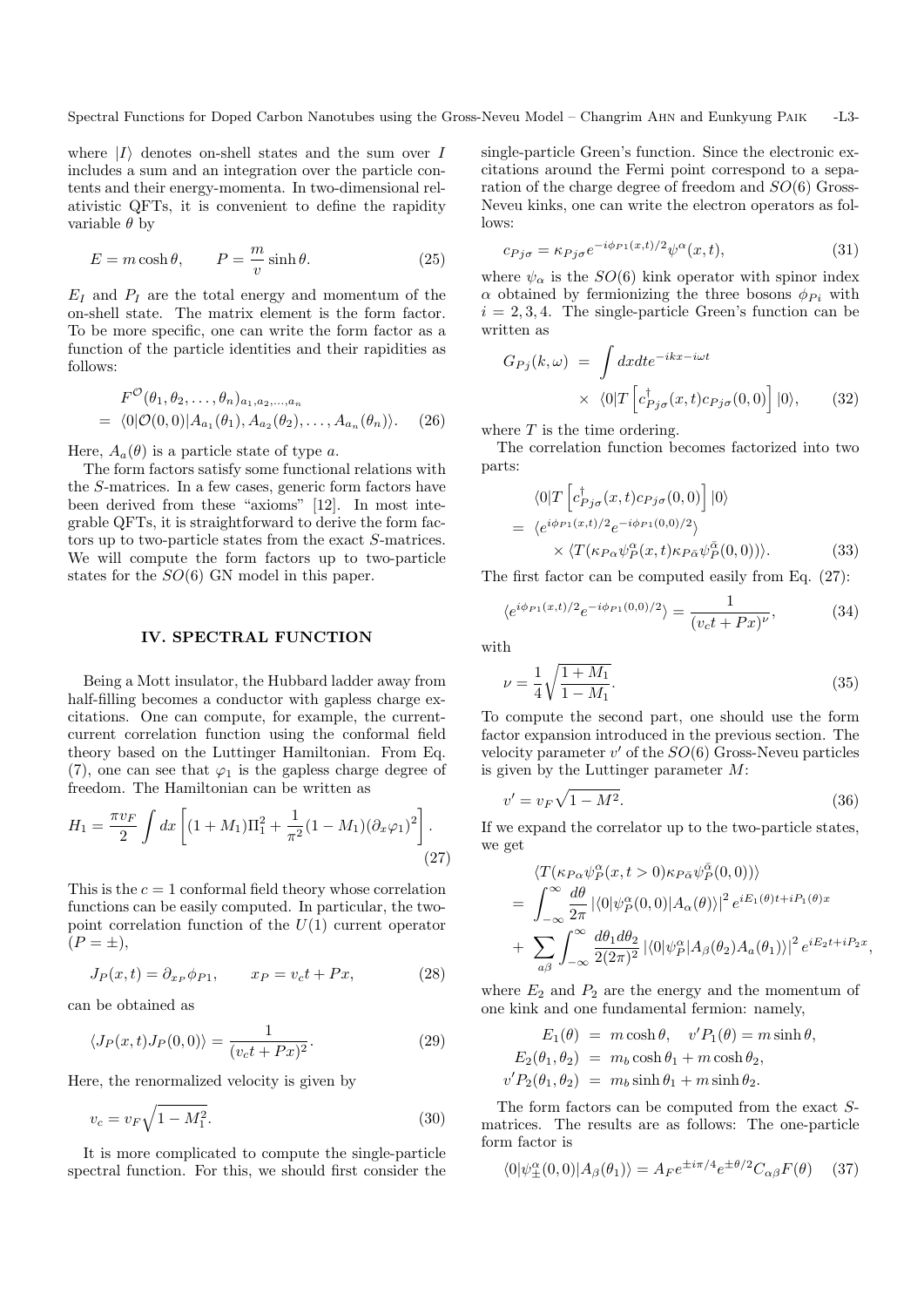

Fig. 1. Constant-k scans of  $A_{RR}(\omega, k)$  as a function of  $\omega/m$ . The figures are in the order of  $k = -m$ ,  $k = 0$ ,  $k = m$ , and  $k = 2m$ .

with

$$
F(\theta) = \left( \frac{\Gamma\left(\frac{3}{4} + \frac{i\theta}{2\pi}\right) \Gamma\left(\frac{3}{2} - \frac{i\theta}{2\pi}\right)}{\Gamma\left(\frac{3}{4} - \frac{i\theta}{2\pi}\right) \Gamma\left(\frac{3}{2} + \frac{i\theta}{2\pi}\right)} \right)^{-1/2}
$$
  
 
$$
\times \exp\left[ -\int_0^\infty \frac{dx}{x} G(x) \sin^2\left(\frac{x\hat{\theta}}{2\pi}\right) \right],
$$

 $\hat{\theta} = \theta + i\pi$ , and

$$
G(x) = \frac{2\cosh(x/4) + e^{-5x/4}}{\sinh x \cosh(x/2)}.
$$
 (38)

The two-particle form factors are

$$
\langle 0 | \psi_{\pm}^{\alpha}(0,0) | A_{\beta}(\theta_2) A_{a}(\theta_1) \rangle = -A_{F} e^{\pm i\pi/4} (C\gamma^a)_{\alpha\beta} \times F_{\pm}(\theta_1, \theta_2)
$$

with

$$
F_{\pm}(\theta_1, \theta_2) = \frac{e^{\pm(\theta_1 + \theta_2)/4}}{\cosh \theta_{12}} \times \exp\left[\int_0^\infty \frac{dx}{x} G(x) \sin^2\left(\frac{x\hat{\theta}_{12}}{2\pi}\right)\right]
$$

and  $\theta_{12} = \theta_1 - \theta_2$ . Here, C and  $\gamma^a$  are the charge conjugation and Dirac matrices, respectively. The constant  $A_F$  depends on the normalization, and we set it to be 1.

To derive the spectral functions, we should take the Fourier transform, Eq. (32), of the single-particle Green's function, Eq. (33). For simplicity, we derive the explicit expression for  $P = +$  under the assumption that  $\overline{M} = M_1$  or  $v_c = v' = 1$ . The case  $v_c \neq v'$  can be similarly analyzed with more complicated algebra and shows a similar qualitative result. To take the Fourier transform, we change the integral variables to  $x_{+}$ . In terms of these variables, the correlation function of the charge sector depends only on  $x_{+}$ , and the exponential part is factorized  $\exp(iK_+x_+ + iK_-x_-)$  where

$$
K_{\pm} = \frac{1}{2} (E - \omega \pm (P - k)), \qquad (39)
$$

with E and P being either  $E_1$  and  $P_1$  for the one-particle state or  $E_2$  and  $P_2$  for the two-particle state. The  $x_-\$ integral generates the Dirac delta function  $\delta(K_{-})$ , and the  $x_+$  integral becomes

$$
\int dx_{+} \frac{1}{x_{+}^{\nu}} e^{ix_{+}K_{+}} = A_{\nu} |K_{+}|^{1-\nu}
$$
\n(40)

with  $A_{\nu} = \sqrt{\frac{2}{\pi}} \Gamma(1-\nu) \sin \frac{\pi \nu}{2}$  for  $0 < \nu < 1$ . Using these results, one can compute each contribution to the spectral function separately. The one-particle contribution becomes  $(\omega > k)$ 

$$
G_{RR}^{(1)}(\omega,k) = \frac{A_{\nu}m^3}{2^{2-\nu}} \frac{(1-s^2/m^2)^{1-\nu}}{(\omega-k)^{3-\nu}} H(\theta_0)
$$
(41)

where  $s^2 = \omega^2 - k^2$ ,  $me^{-\theta_0} = \omega - k$ , and

$$
H(z) = \exp\left[\int_0^\infty \frac{dx}{x} G(x) \left(1 - \cosh x \cos\left(\frac{xz}{\pi}\right)\right)\right].
$$

The two-particle contribution turns out to be

$$
G_{RR}^{(2)}(\omega,k) = \frac{2^{3+\nu} A_{\nu} m^3}{(\omega-k)^{3-\nu}} \int_0^{\infty} dy \frac{y^2(\sqrt{3}y^2+1)}{(1+y^4)^2}
$$

$$
\times \left[3 + \sqrt{2}(y^2+y^{-2}) - \frac{s^2}{m^2}\right]^{1-\nu} H(2 \log y). \quad (42)
$$

The spectral function is given by the imaginary part of the single-particle Green's function. For a nonvanishing spectral function, the variable s should be above the threshold. The threshold for an one-kink state is  $s = m$ while that for a two-particle state (one-kink and onewhile that for a two-particle state (one-kink and one-<br>bound state) is  $s = (1 + \sqrt{2})m$ . The results for  $s > m$ are

$$
A_{RR}^{(1)}(\omega,k) = \frac{m^3 A_\nu \sin \pi \nu}{2^{2-\nu}} \frac{(s^2/m^2 - 1)^{1-\nu}}{(\omega - k)^{3-\nu}} H(\theta_0),
$$
(43)

and those for  $s > (1 + \sqrt{2})m$  are

$$
A_{RR}^{(2)}(\omega,k) = \frac{2^{3+\nu}m^3 A_{\nu} \sin \pi \nu}{(\omega - k)^{3-\nu}} \int_{y_1}^{y_2} dy \frac{y^2(\sqrt{3}y^2 + 1)}{(1 + y^4)^2}
$$

$$
\times \left[ \frac{s^2}{m^2} - 3 - \sqrt{2}(y^2 + y^{-2}) \right]^{1-\nu} H(2 \log y), \quad (44)
$$

with  $y_1$  and  $y_2$  being two real solutions  $(y_2 > y_1 > 0)$  of

$$
3 + \sqrt{2}(y^2 + y^{-2}) = \frac{s^2}{m^2}.
$$

We can summarize that exact single-particle spectral function as

$$
A_{RR} = A_{RR}^{(1)}, \quad 1 < \frac{s}{m} < (1 + \sqrt{2}),
$$
\n
$$
A_{RR} = A_{RR}^{(1)} + A_{RR}^{(2)}, \quad (1 + \sqrt{2}) < \frac{s}{m} < (1 + 2\sqrt{2}).
$$

We plot the result in Fig. 1 as a function of  $\omega/m$  for various values of k for  $\nu = 0.25$ . The threshold effects are clear from the figures.